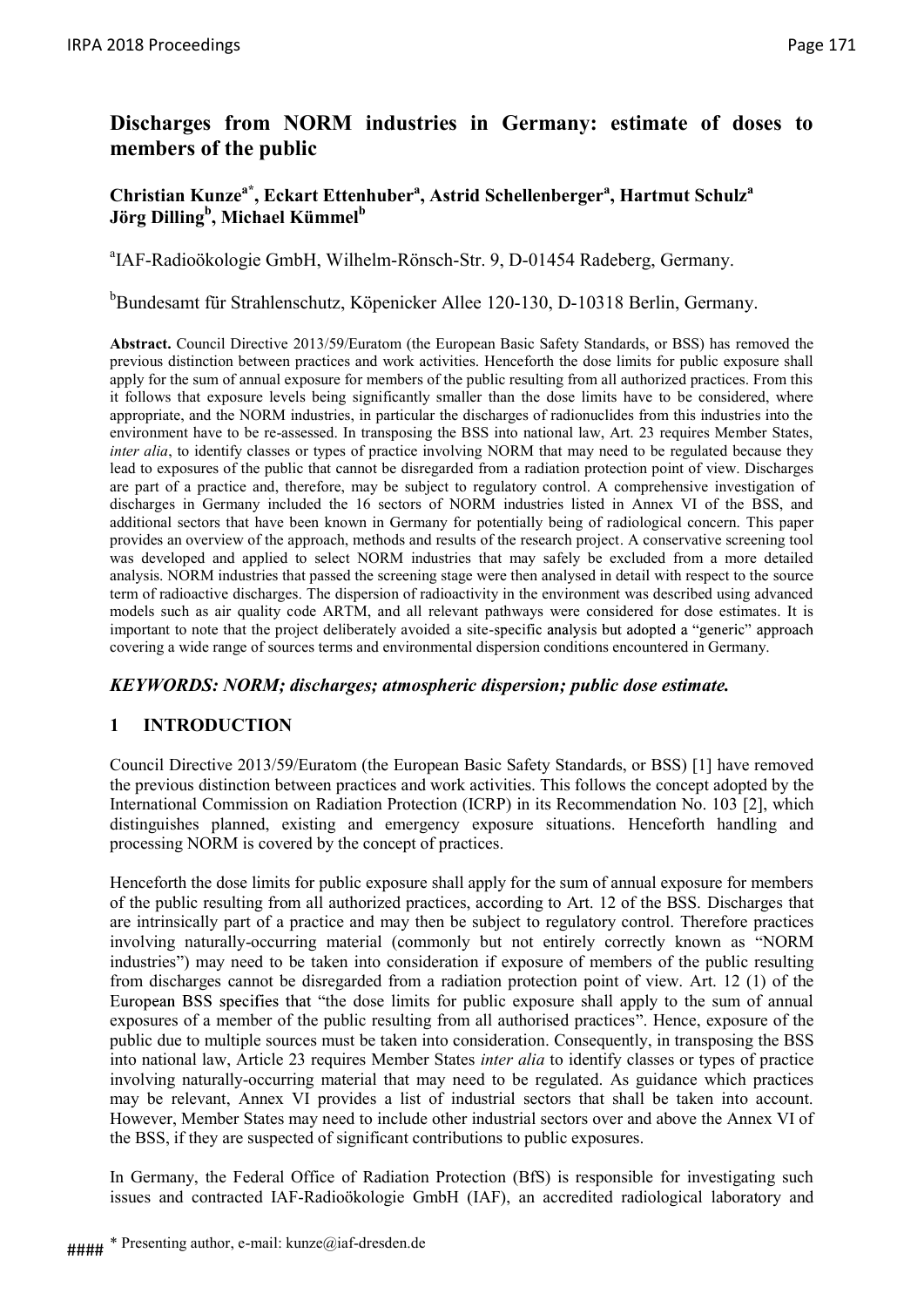radiation safety consultancy, to implement a research project entitled "Estimation of potential public exposure due to discharges from NORM industries". IAF investigated the 16 industrial sectors of Annex VI of the BSS, and additional sectors that have been known in Germany for potentially being of radiological concern. In total, water- and airborne discharges from 26 industrial sectors were analysed with respect to the public exposures caused.

A preliminary "threshold of relevance" less than the dose limit for members of the public is required to account for the summation of multiple exposures. Within this project, an annual effective dose of 100 µSv/a received by the representative person as defined in Article 4 (89) of the BSS was used as a threshold for what is considered radiologically relevant (preliminary "relevance threshold" or working hypothesis for the purposes of this study). If doses resulting from multiple sources are added, this relatively low threshold of 100 µSv/a provides a sufficiently conservative framework. It is important to note that the project deliberately avoided a site-specific analysis but rather adopted a "generic" approach, i.e., it covered a wide range of situations that may typically be encountered in Germany, in terms of sources terms and environmental dispersion conditions of air- and waterborne discharges. While the research project covered discharges of dust, radon and water, this paper focuses on dustborne radioactive discharges. Waterborne radioactive discharges and discharges of radon from the industrial sectors considered within this project have been found to be less relevant.

This paper provides an overview of the approach, methods and results of the research project. It largely follows the outline of the final report that will be available on the official BfS website [3]. Due to limited space, it provides little information on intermediate steps, and largely omits discussion of peculiarities of certain industrial sectors or processes. Readers who are interested in this in-depth information are referred to the final report of the project [3], or are encouraged to contact the authors.

## 2 IDENTIFICATION OF "NORM INDUSTRIES" THAT ARE CURRENTLY ACTIVE IN GERMANY

Annex VI of the EU BSS [1] provides some guidance on industrial sectors involving NORM, including research and relevant secondary processes that shall be taken into account when identifying sectors with discharges that may lead to exposure which cannot be disregarded from a radiation protection point of view. Since obviously not all of the sectors listed in Annex VI are currently active in Germany, those that are active had to be identified under the project in a first step. In addition to the above 16 sectors, another 10 sectors known to have existed, or are still existing, in Germany were deemed to be worth considering by BfS, based on historic evidence and experience. These additional sectors include, *inter alia*, the optical industry, the production of abrasives, ceramics and refractories, the use of thoriated welding electrodes, aluminium production including bauxite processing.

Whether these sectors still today are using materials with elevated levels of natural radioactivity, and may therefore have relevant discharges of natural radionuclides, was a question that had to be answered under this project. Apart from the mere existence of active operations in Germany belonging to the above sectors, it also had to be determined whether there are any relevant discharges from the operations. In answering this second question, a broad range of sources were used, including company information available in the public domain and interviews with industry representatives at both company and industry association level, best practice reference (BREF) documents of industrial sectors (e.g., the series of BREF documents released by the European Commission's Joint Research Centre on various industries), and finally the experience accumulated within the project team from more than two decades of working with NORM industries. It was found that with the exception of extraction of rare earths from monazite, thermal phosphorus production, and phosphoric acid production, all sectors listed in Annex VI of the BSS are active in Germany and are associated with discharges that may, in principle, be radiologically relevant.

In order to identify those sectors that can be safely excluded from a more detailed analysis, a series of steps were taken that are briefly described in the next section.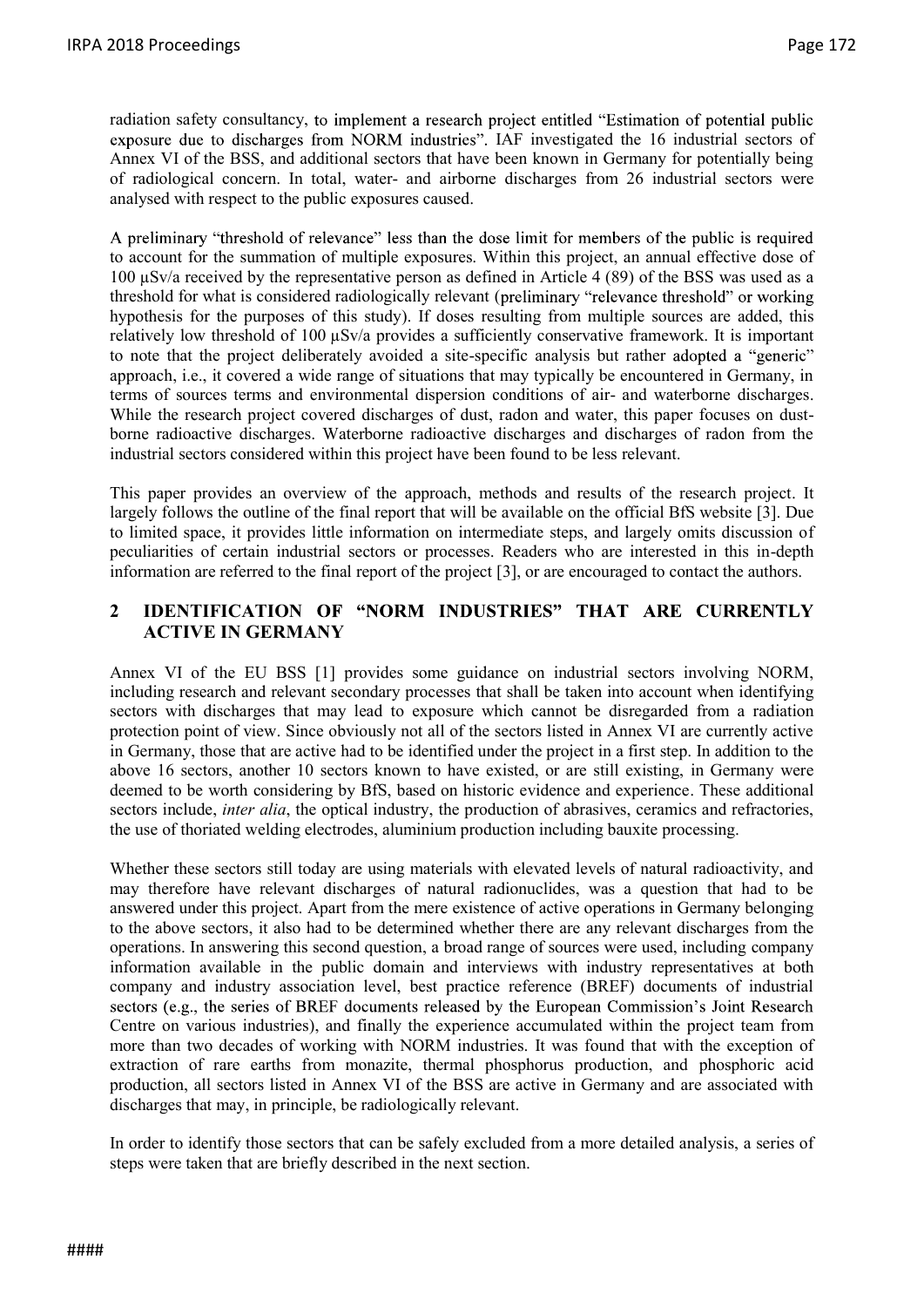# 3 SCREENING OF NORM INDUSTRIES REGARDING THEIR RADIOLOGICAL RELEVANCE

The most relevant exposure pathways and radionuclides were identified that would lead to the highest effective doses in any of the age groups <1, 1-2, 2-7, 7-12, 12-17, and >17 years, respectively [4]. It was concluded that dust settling on agricultural products and the subsequent consumption chain "mother – breast milk – infant" leads to the highest effective doses, and infants (age bracket  $\leq 1$  year) are the representative person as defined by Art. 2 (89) of the BSS [1]. Unsurprisingly the nuclide with the highest contribution is Po-210 due to its high ingestion dose conversion factor. Due to its volatility, Po-210 is also predominantly present in dust from all typical high temperature processes, e.g., from cement kilns, furnaces, or smelters.

A deposition rate of  $1 \text{ Bq/(m² a)}$  of Po-210 on agricultural products leads to an effective dose of  $39 \mu Sv/a$  in infants (age group "<1 year"). For later reference (see Section 6) it is noted in passing that the same settling rate of 1 Bq/m<sup>2</sup>/a of Pb-210 on agricultural areas leads to an effective dose of 7  $\mu$ Sv/a in infants. Other exposure pathways such as inhalation of dust, or continued accumulation of radioactive dust on soil, contribute significantly less to the total effective dose and can be dismissed for the purposes of this study. A detailed breakdown of dose contribution from the various exposure pathways can be found in the full study [3] and is omitted here for brevity.

For airborne discharges, a simple, but sufficiently conservative, Gaussian plume dispersion model from [5] was used to calculate upper bounds of the dust settling rate. The model contains several parameters such as height above ground level of the point of emission, dust particle settling velocity that is closely correlated with the dust particle size, and angular distribution of wind direction. In order to span a sufficiently wide but conservative range of dispersion conditions, chimney heights of 20 and 100 meters, respectively, were used for the initial screening step. For dose estimates, maximum dust deposition rates were used, which for chimney heights of 20 and 100 m, respectively, occur at distances of 100 and 600 m from the source, respectively. It was also conservatively assumed that dust was only transported within a single angular element of 30 degrees, and a particle settling velocity of 0.01 m/s was used, which is at the upper end of settling velocities used in the literature for dust particles in the industry sectors in question, and in applicable technical standards [6].

The maximum sum of dry fall-out and wet wash-out of Po-210 from a standard source strength of 1 GBq/a is of the order of 4 Bq/( $m<sup>2</sup>$  a) and 200 Bq/( $m<sup>2</sup>$  a), respectively, for the above chimney heights of 100 and 20 meters, respectively. This allows, in turn, to define conservative screening thresholds for airborne dust discharges: A discharge of 15 MBq/a of Po-210 from a chimney of a height of 20 m, or 700 MBq/a of Po-210 from a chimney of a height of 100 m, respectively, lead to an annual effective dose of approximately 100 µSv in infants (representative person).

## 4 ESTIMATE OF DISCHARGES FROM POTENTIALLY RELEVANT INDUSTRY **SECTORS**

#### 4.1 Data sources

In order to *quantitatively* estimate radioactive discharges, a broad range of information sources were used, including but not limited to environmental permits of operations including permit conditions that limit airborne and/or waterborne discharges, emission data from the Pollutant Release and Transfer Register (PRTR) set up under European Directive 2006/166/EC [7], information provided by plant operators or industry associations, process technology textbooks and good practice handbooks of some industrial sectors both in Europe and overseas, data on the specific activity of raw materials, wastes, and discharges, that can be found, *inter alia*, in articles and presentations of NORM and IAEA conferences.

Information on non-radiological parameters of discharges such as dust streams (tons per year, particle size distribution) or wastewater streams  $(m<sup>3</sup>/h,$  concentration of total suspended solids), is publicly available to a limited extent for some but not all industries. However, information on radiological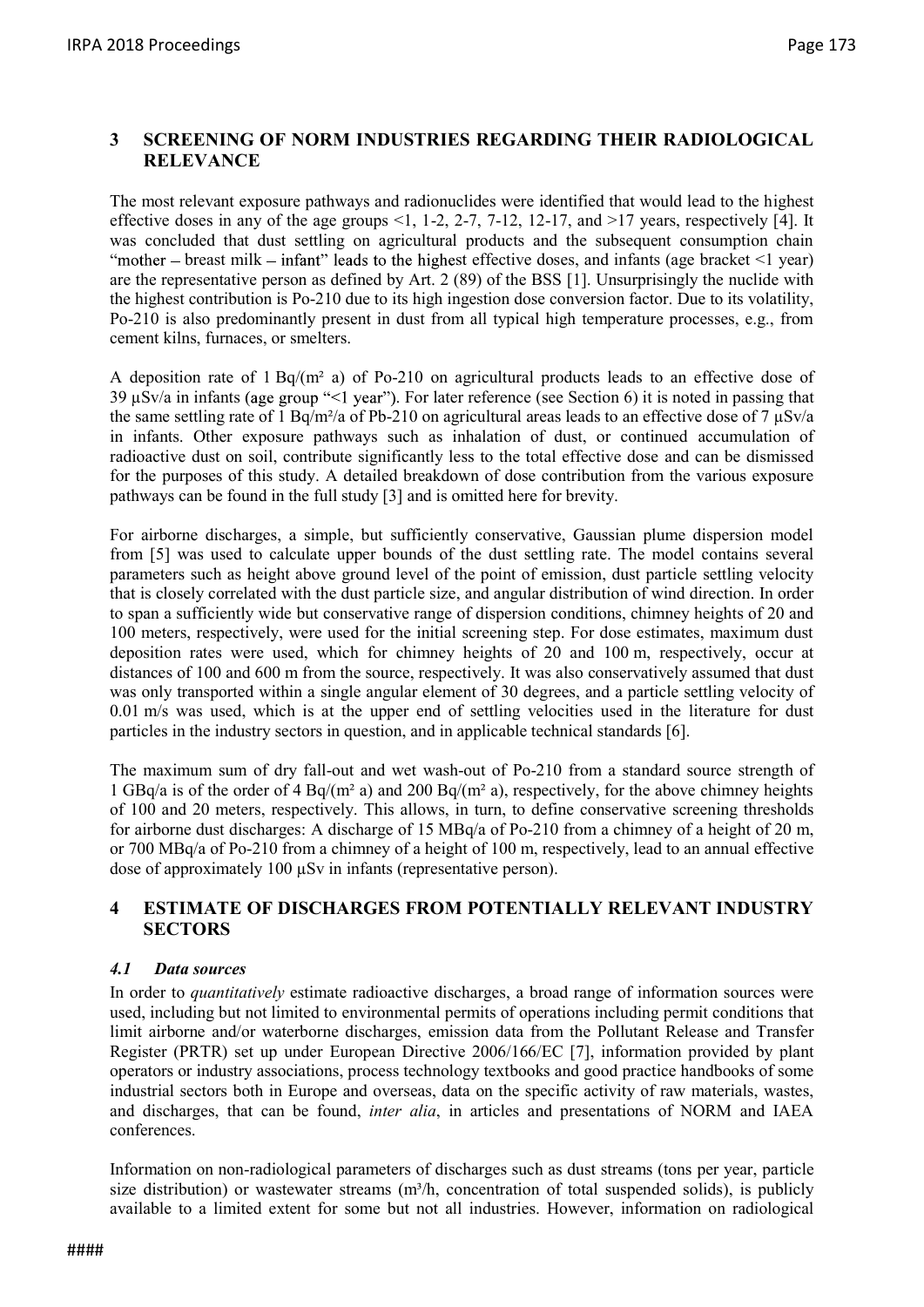parameters such as specific activity of dust particles or dissolved and/or particulate-bound radionuclides in waste water was extremely difficult to come by for some industries. Estimates using analogues and simplified radioactivity balances of the industrial process in question based on assumed radiological properties of raw materials were needed to close data gaps. If no data on airborne discharges (source term expressed in activity per unit time) of natural radionuclides was forthcoming, the discharged activity was estimated using one, or a combination, of the following methods depending on the data available:

- Maximum mass flow of dust particles (kg/h) allowed under the environmental permit of an operation, or obtained from published data such as the PRTR [7], multiplied by the specific activity of the dust  $(Bq/g)$ . The specific activity of the dust may be estimated using the specific activity of the raw material and the typical mass reduction factor of the process.
- Reverse modelling of (non-radioactive) dust deposition data  $(g/m<sup>2</sup>a)$  available from environmental monitoring programs to obtain the mass flow  $(t/a)$ , e.g., environmental monitoring data of conventional lead deposition around a lead smelter. The radioactive discharge was then obtained from multiplying the mass flow by the specific activity of the dust particles (Bq/g),
- Consumption rate of raw materials  $(t/a)$  were multiplied by the specific activity of the raw material (Bq/g), resulting in an activity flow entering the operation. It is then conservatively assumed that the nuclides of volatile elements such as Po-210 and Pb-210 leave the process attached to dust particles. An industry-specific retention rate of dust filters (see Section 4.3) is applied to estimate the actual discharge through the chimney.

Discharges from some sectors are constrained by general environmental protection or emission control regulations, and/or best environmental protection practice adopted by most industrial operators in Germany. Such considerations that are not related to radioactivity in the first place are very useful in determining upper bounds to emissions in general. For example, according to the Technical Instructions on Clean Air [8], the limit of the average annual concentration of PM10 in ambient air is  $40 \mu g/m<sup>3</sup>$ , and total dust emissions (including the PM10 fraction) must not exceed either a mass stream of 200 g/h or a concentration of 20 mg/m<sup>3</sup>. As it was assumed in the study that industry operators comply with these limits as part of their environmental permits, these constraints indirectly put upper limits on radioactive discharges. In turn, this fact can be used to determine the radiological relevance of an industry sector.

#### 4.2 Industry sectors that are subject to more detailed investigation

A combination of all information sources and approaches described in Section 4.1 have enabled the study team to draw relatively robust and plausible conclusions on the discharges from most industries listed in Table 1, expressed in GBq/a, at least up to the order of magnitude. Details of the discharges from each industry sector can be found in the study [3] and are not reproduced here for limitations on space. Upon application of the screening method described in Section 3, Table 1 provides an overview of those industry sectors with potentially relevant discharges that exceed the conservative screening threshold and are therefore subject to more detailed investigation. Note that the data in Table 1 describe a base case that is complemented by a sensitivity analysis in Section 4.3.

| <b>Potentially</b><br>relevant sectors | Potentially relevant processes and<br>associated discharges | <b>Typical</b><br>production figures | <b>Typical discharges of relevant</b><br>radionuclides (GBq/a) |
|----------------------------------------|-------------------------------------------------------------|--------------------------------------|----------------------------------------------------------------|
| Cement<br>production                   | Dust from clinker kilns                                     | $0.7 \mathrm{Mt/a}$                  | Pb-210: 0.014<br>Po-210: $0.28$                                |
| Coal-fired power<br>plants (hard coal) | Dust from coal combustion                                   | $1 \text{ GW}_{el}$                  | Pb-210: $0.67$<br>Po-210: $1.35$                               |
| Primary iron<br>production             | Sinter and smelter dust                                     | $5 \mathrm{Mt/a}$                    | Pb-210: $8.5$<br>Po-210: $8.5$                                 |
| Lead smelting                          | Dust from smelting of ore<br>concentrates                   | $0.1 \text{ Mt/a}$                   | Pb-210: $0.3$<br>Po-210: $0.3$                                 |

Table 1: Industry sectors that exceed the screening threshold of radioactive discharges and therefore are subject to more detailed investigation, base case of production figures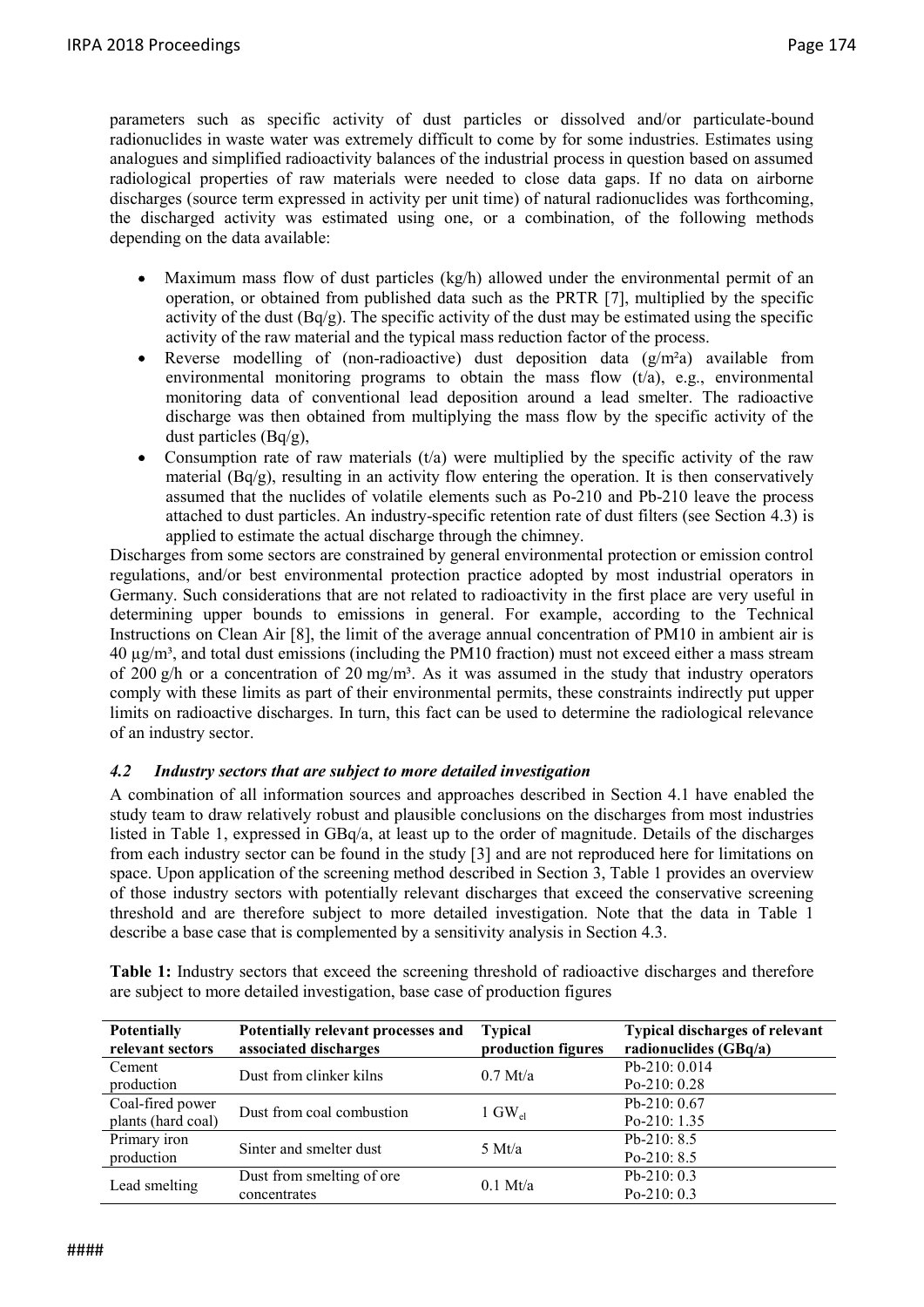#### 4.3 Parameter variations for sensitivity analyses

It must be emphasised that the data collected in the study only reflect orders of magnitude of an industry as a whole covering typical ranges of operating facilities. In order to arrive at a realistic picture of the radiological impact of discharges from a NORM industry sector on public exposure, a careful sensitivity analysis is required. While Table 1 contains sector with regard to production figures that reflect the size of a *typical* plant in Germany, parameters for conservative scenarios were developed for the purposes of a sensitivity analysis, as shown in Table 2. Over and above the variations of the parameters shown in Table 2, the atmospheric dispersion conditions are subject to uncertainties that must be taken into consideration in a sensitivity analysis, too. Variations of atmospheric dispersion parameters are considered in Section 5.4 below.

| <b>Industry sector</b>                 | Conservative<br>production<br>figures | Discharges of relevant<br>radionuclides $(GBq/a)$ | Variation factor to<br>account for uncertainties<br>of the specific activity of<br>dust particles | Dust filter<br>retention rate $(\%)^a$ |
|----------------------------------------|---------------------------------------|---------------------------------------------------|---------------------------------------------------------------------------------------------------|----------------------------------------|
| Cement production                      | $2 \mathrm{Mt/a}$                     | Pb-210: $0.04$<br>$Po-210:0.8$                    |                                                                                                   | 95-99                                  |
| Coal-fired power<br>plants (hard coal) | 2 GW $_{el}$                          | Pb-210: $1.3$<br>Po-210: $2.7$                    | 2                                                                                                 | 95-98                                  |
| Primary iron<br>production             | $10 \text{ M}t/a$                     | Pb-210: $17$<br>Po-210: $17$                      |                                                                                                   | 97-99                                  |
| Lead smelting                          | $0.15$ Mt/a                           | Pb-210: $0.45$<br>Po-210: $0.45$                  |                                                                                                   | 95-99                                  |

Table 2: Variations of emission parameters for industry sectors from Table 1

(a) Base case retention rates on which figures in Table 1 are based are printed bold face

### 5 DETERMINATION OF GENERIC DISPERSION CONDITIONS FOR DUST

#### 5.1 Topographical and meteorological parameters

As stated in the Introduction (Section 1), the objective of this study is not a site-specific calculation of public exposure due to discharges from a particular facility, but an investigation of which NORM industries would warrant regulatory control because discharges of a facility of "typical" size and technological parameters under "typical" meteorological and topographical conditions may lead to significant public exposure. Following this objective the challenge of this study was to develop a range of characteristic dispersion conditions that are typical for a sufficiently large number of NORM industry facilities operating in Germany. This task has therefore been tackled from various directions, as outlined in the following:

- Geographical distribution of facilities: The geographical distribution of facilities in the  $\bullet$ potentially relevant industrial sectors listed in Table 1 is analysed in order to determine whether there are regions in which these facilities are concentrated. If this is the case, the meteorological and topographical conditions of those regions should be considered
- $\bullet$ Meteorological parameters: For geographical regions in which a large number of NORM facilities with discharges are concentrated, the statistical distributions of meteorological parameters such as wind speed and direction, turbulence (stability) class, and precipitation patterns must be obtained. However, even more important than the statistical data for each region is the question how sensitive the atmospheric dispersion depends on the meteorological conditions. In relation to this question it is important to remember that the source terms are known only up to an order of magnitude, so that the requirements on the precision of the dispersion modelling are limited. The German Meteorological Service (DWD) provides socalled TRY (Test Reference Year) model datasets that represent average weather conditions over the course of one year in one-hour time steps [9]. They were available for 15 characteristic regions<sup>1</sup>. From an evaluation of the geographical concentration of the locations

<sup>&</sup>lt;sup>1</sup> It should be noted that from 2018 the datasets for 15 TRY regions that were used for the study, have been replaced by datasets for each square kilometre of Germany.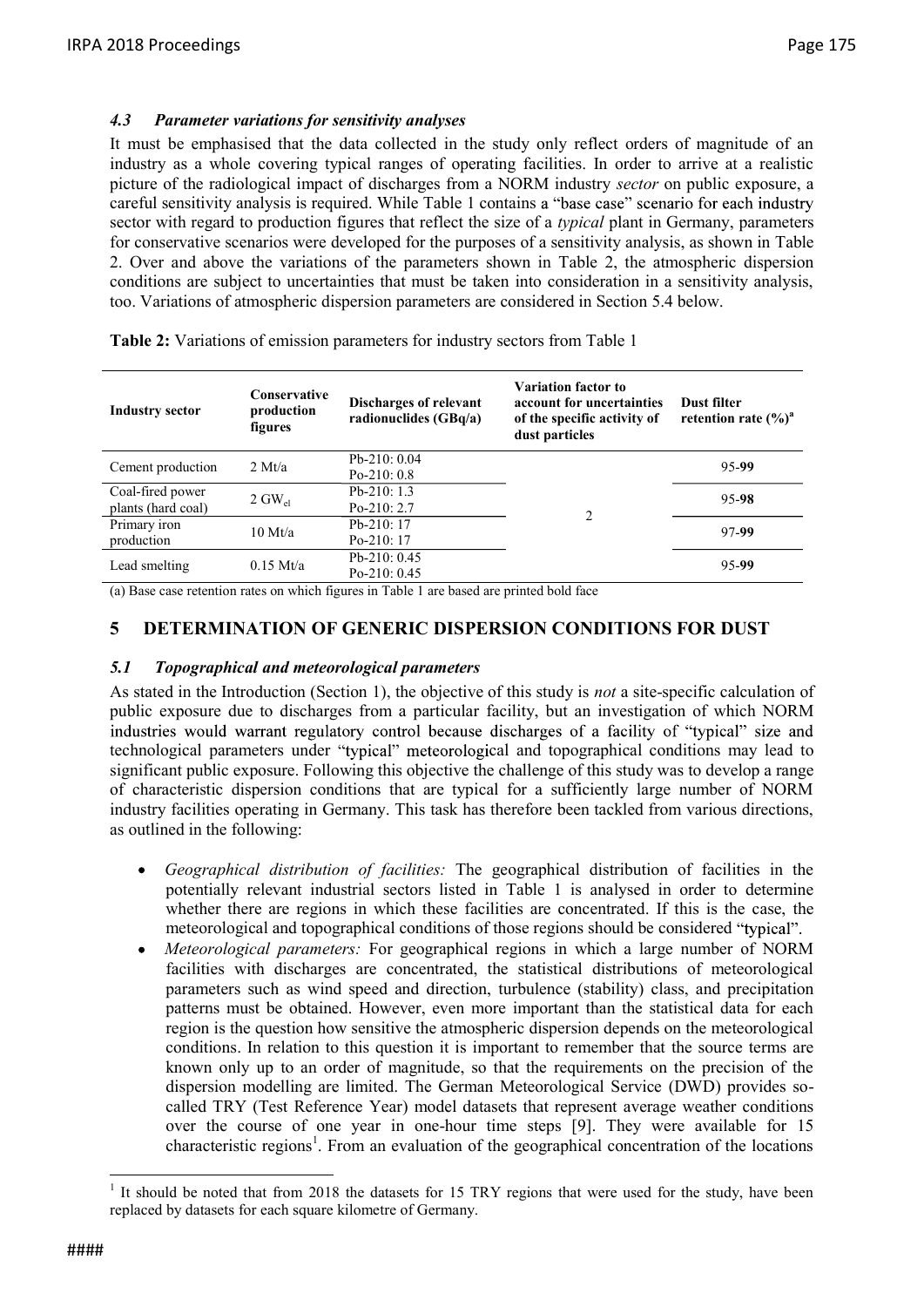of NORM facilities the following can be concluded that 70% of all sites of potentially relevant NORM industries listed in Table 1 are located in only 4 TRY regions (Nos. 3, 5, 6, and 12). TRY regions no. 3, 5, and 6 are very similar with respect to key meteorological parameters such as wind speed and direction, and have been treated with one common meteorological dataset (that of TRY region no. 6). TRY region no. 12 is characterised by a bimodal angular distribution of wind directions. Therefore two distinct datasets were used to cover a wide range of meteorological conditions typical for NORM facilities in Germany. Between the various locations, precipitation varies typically between 500 and 1000 mm/a.

Topographical relief: The overwhelming majority of sites of potentially relevant NORM industries listed in Table 1 are located in lowlands and rolling country with relatively flat hills. This fact significantly simplifies the atmospheric dispersion modelling.

For the numeric modelling of atmospheric transport of dust and radon the code ARTM (Atmospheric Radionuclide Transport Model [10]) was used. ARTM is based on Lagrange trajectories of unit air volume elements. It includes dry and wet deposition and takes into account radioactive decay along the trajectory.

#### 5.2 Other relevant parameters, and parameter variations

To test the sensitivity of the deposition rates (and hence, the effective dose) with respect to variations of the atmospheric dispersion conditions, the following sensitivity analyses were carried out:

- The parameter that is ultimately relevant for the dose calculations under this project is the  $\bullet$ deposition rate of dust-borne radioactivity on agricultural areas. While the wet deposition rate depends on the precipitation rate and its temporal distribution (short, intense rainfall events vs. long periods of drizzle), the dry deposition rate depends on the atmospheric stability class and on the deposition velocity of the dust particles, which in turn depends on the particle size distribution.
- Dispersion modelling started with a complete initial parameter set for a reference site; the parameter sets for precipitation and stability class distribution were then varied to test the sensitivity of the model results with respect to these parameters.
- Different settling velocities were tested in the dust dispersion model.
- In order to test the sensitivity of the radionuclide deposition rate with respect to variations the  $\bullet$ atmospheric stability class, variable statistics were used, ranging from stable highly stable to unstable, and the resulting deposition rates compared.
- Atmospheric dispersion patterns also strongly depend on the height of the source. A survey carried out under this project has identified typical ranges of chimney heights in each of the industry sector of interest.
- $\bullet$ Another important parameter for the dust deposition and dose model is the lateral distance between source and point of impact. Based on empirical evaluation (using Google Earth) of randomly selected sites of the first four industries listed in Table 1 it was found that typically the lateral distance between the point of emission and areas of agricultural use is at least four times the chimney height. As a, possibly oversimplified, working hypothesis it can be assumed that plants with large emissions (and higher chimneys) are part of industrial zones that are generally farther away from agricultural areas than smaller plants. The model base case, therefore, assumes that the point of impact is four times the chimney height, whereas in a conservative variation this distance is reduced to twice the chimney height.
- As was stated in Section 5.1, most facilities of the industry sectors in question are located in areas of a relatively flat topography or in mildly rolling hills. In order to test the model sensitivity with respect to special topographical conditions, dust dispersion calculations were also carried out using the digital surface model of a relatively deep and narrow valley.

#### 5.3 Results of dust dispersion and deposition rate modelling, base case

For the base case parameters of atmospheric dispersion conditions the model results of the deposition rate for Pb-210 and Po-210 are summarised in Table 3. The deposition rates are normalised to a source strength of 1 GBq/a. Deposition rates that were obtained using the ARTM code for TRY regions 6 and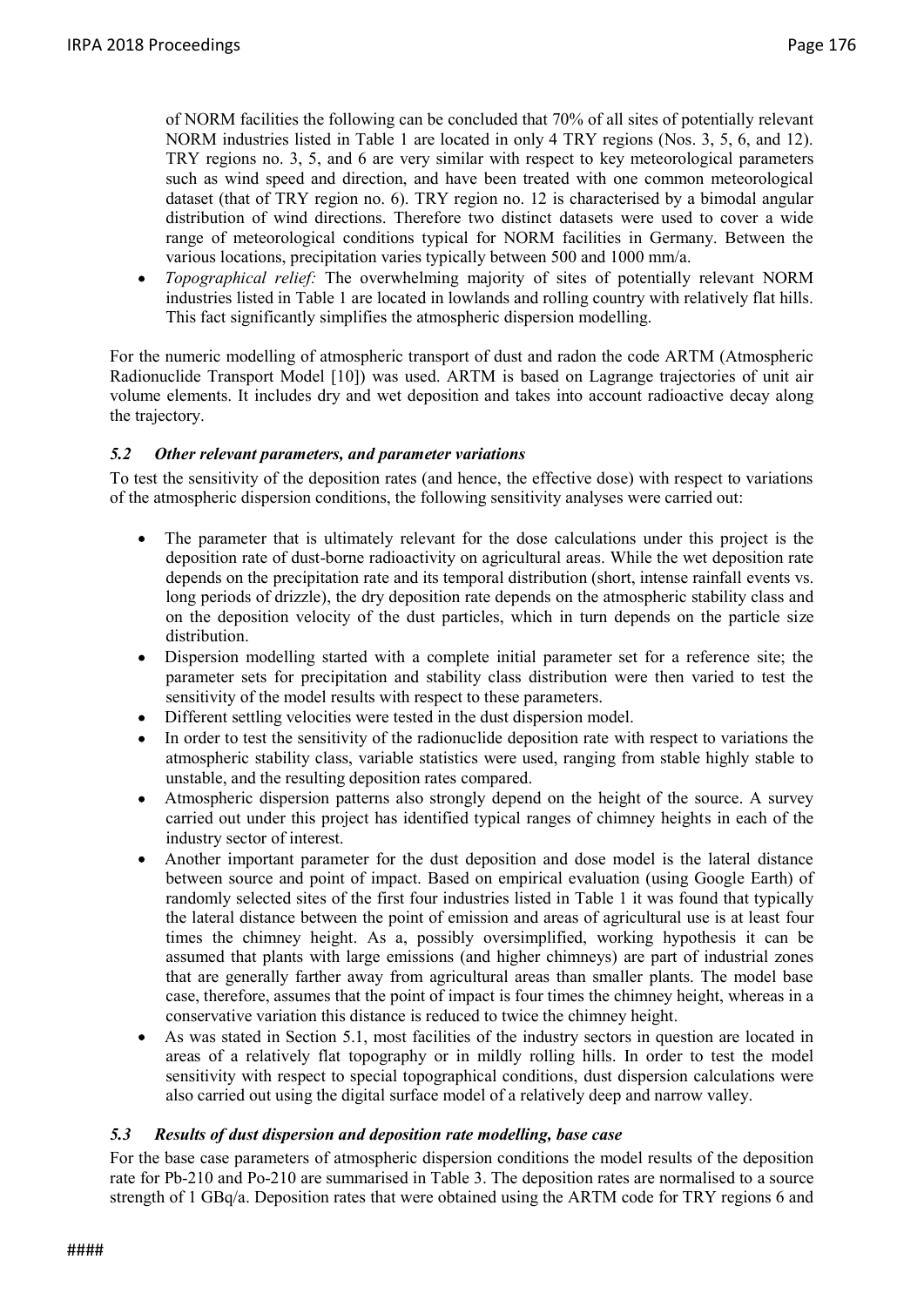12 and for two sites with high (1000 mm/a) and low (559 mm/a) precipitation, respectively, were averaged and the result rounded up to the next full integer of the base. It is worth noting that wet deposition dominates total deposition in the near field of distances up to around 10 times the chimney height.

Table 3: Deposition rates of Pb-210 and Po-210, normalised to a source strength of 1 GBq/a, at a lateral distance from the source of four times the chimney height

| Chimney height (m) | Average total (wet and dry) deposition rate<br>$(Bq/m2s)$ , rounded up to full integer of base | Standard deviation of modelling results used<br>for averaging (% of average) |
|--------------------|------------------------------------------------------------------------------------------------|------------------------------------------------------------------------------|
| 50                 | l E-7                                                                                          | 46%                                                                          |
| 100                | $3E-8$                                                                                         | 27%                                                                          |
| 200                | IE-8                                                                                           | 19%                                                                          |

#### 5.4 Sensitivity analyses of the dust deposition rate modelling

Sensitivity analyses were carried out to cover a sufficiently broad range of dispersion conditions. Apart from the dispersion conditions, the source strength of discharges may vary depending on the size and technical parameters of the industrial facility, as shown in Table 2. A complete account of the model results obtained for a large number of scenarios would go beyond the limited space available in this paper but can be found in the original study [3]. An important conclusion is that combining only a few parameter variations from Table 2 and Section 5.2 may lead to deposition rates and effective doses that are higher by a factor of 10 and more compared to those of the base case.

# 6 ESTIMATE OF EFFECTIVE DOSES DUE TO THE DISCHARGE OF DUST

Using the base case scenario for both source strength of dust discharge and atmospheric dispersion parameters, and the relationship between deposition rate of Pb-210 and Po-210 and the effective dose incurred by the most sensitive age group (infants) established in Section 3, the following results have been obtained (doses exceeding the threshold of 100 µSv/a are printed bold face).

Table 4: Effective annual dose in infants  $(\mu Sv/a)$  due to dust discharges from potentially relevant industry sectors

|                                     | Chimney height (m) |             |             |
|-------------------------------------|--------------------|-------------|-------------|
| Industry sector, base case          | 50                 | 100         | <b>200</b>  |
| Cement production                   | $3.3E+01$          | $9.9E + 00$ | $3.3E + 00$ |
| Coal-fired power plants (hard coal) | n.a.               | $5.2E + 01$ | $1.7E + 01$ |
| <b>Primary iron production</b>      | n.a.               | $3.5E+02$   | $1.2E + 02$ |
| Lead smelting                       | $4.2E + 01$        | $1.2E + 01$ | n.a.        |

In the base case, only primary iron production leads to effective doses in infants that exceed the threshold of relevance of 100 µSv/a. However, as was mentioned in Section 5.3, variations of a combination of only a few parameters within a sensitivity analysis may easily lead to significant increases of the activity deposition rate by a factor of 10 and more, and hence of the effective dose. Therefore, it is obvious that discharges of virtually all four industries listed in Table 4 may be radiologically relevant in the sense of the "relevance threshold" used in this study. It must be emphasised again that these considerations are based on a generic approach; the discharge from each site must be evaluated individually.

#### 7 SUMMARY OF RESULTS

From the 16 industry sectors enumerated in Annex VI of the European Basic Safety Standards [1] and the 10 additional sectors that were investigated within the scope of this study, only a relatively small number has turned out to be potentially relevant from a radiation protection point of view. More specifically, only dust discharges from primary iron production are likely to exceed the threshold of